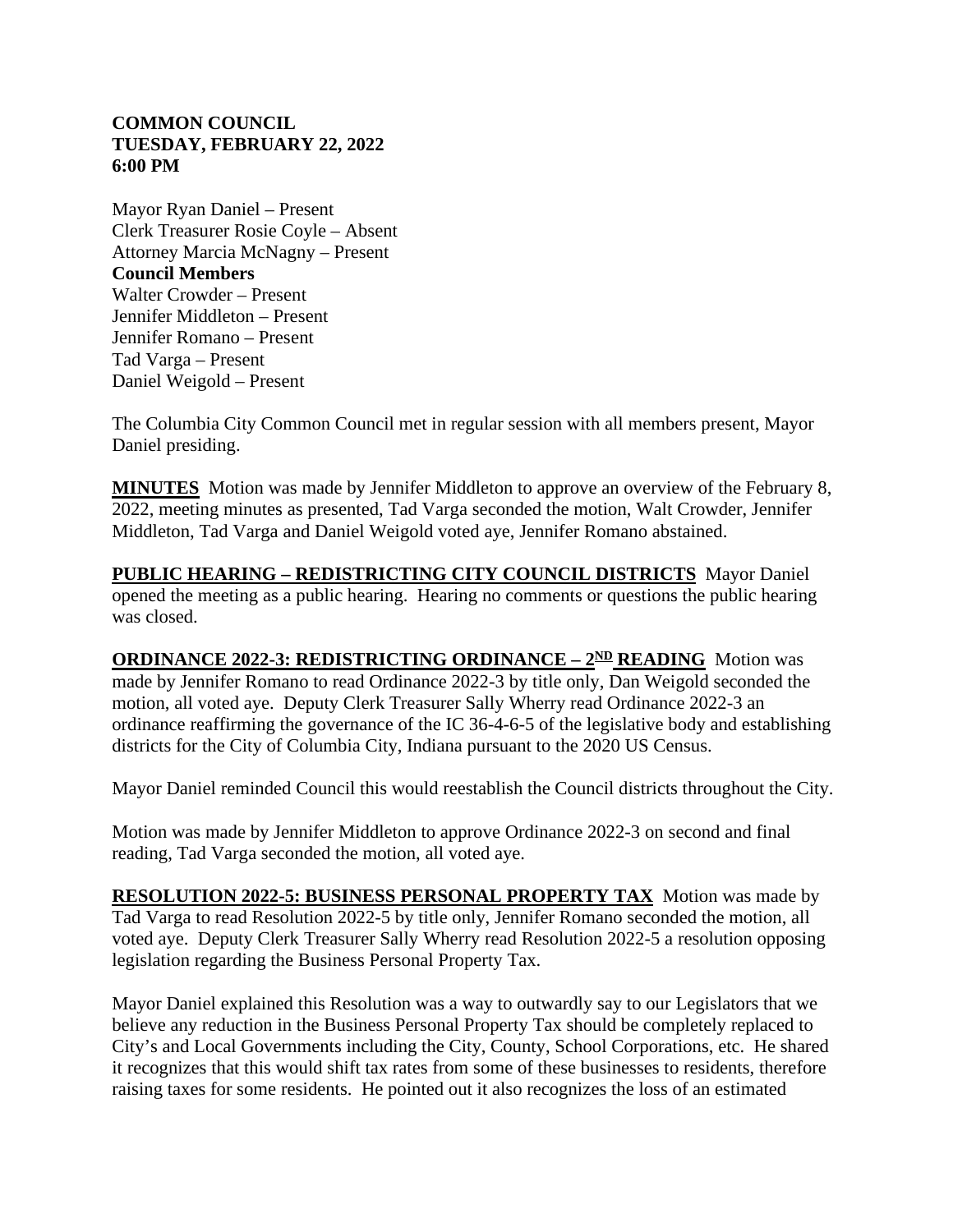\$66,000 of tax revenue to the City, which impacts the services we provide to our residents. He advised this Resolution merely says that we oppose the reduction without a stable replacement mechanism for funding.

Dan Weigold questioned if this had already been passed by State Legislation. Mayor Daniel advised it had not and explained what was being proposed. He shared the point of this Resolution was to make it clear to our Senators and Representatives that if they are going to eliminate the Business Personal Property Tax, in any shape or form, there needs to be a stable replacement mechanism.

Motion was made by Dan Weigold to approve Resolution 2022-5, Jennifer Romano seconded the motion, all voted aye.

**TAX ABATEMENT – DOT AMERICA** Dale Buuck with the EDC was present to discuss the DOT America tax abatement request. He noted they were going to double the size of their facility and add 15 employees. He shared the State of Indiana awarded them an EDGE Grant and, of course, they like to see local communities doing their part with participating in some type of incentive or help. He stated they felt a 5-year abatement seemed to be a reasonable request and shared it was still quite a tax benefit to the City.

## **RESOLUTION 2022-6: DEDUCTION FOR REAL PROPERTY IMPROVEMENTS**

Motion was made by Jennifer Middleton to read Resolution 2022-6 by title only, Tad Varga seconded the motion, all voted aye. Deputy Clerk Treasurer Sally Wherry read Resolution 2022-6 a Resolution of the Columbia City Common Council approving the deduction of assessed valuation for real property improvements.

Motion was made by Tad Varga to approve Resolution 2022-6 and grant a 5-year abatement, Walt Crowder seconded the motion, all voted aye.

**DEPARTMENT REPORTS Chip Hill** – Board of Works approved Westgate street upgrade, in negotiations with STAFCO to acquire drainage, Chapman's kitchen officially open. **Tom LaRue** – LEPC training exercise. **Mike Cook** – Spectrum Engineering working on SCADA system, calibrated flow meters, RFQ's for force main project were sent out. **Mike Shoda** – VFD installation on Well 9, working on drainage issues around town. **Mark Green** – baseball/softball registrations started, ordering supplies for summer. **Terry Wherry** – working on communication error at Well 9. **Shawn Lickey** – keypad reader installation at substations, sending out bids for Main Street lighting project, working on specs for new bucket truck.

**MAYOR REPORT** Mayor Daniel reported the Street Department was working on patching potholes. He reported he and the Youth Council will be visiting the Statehouse. He shared he was asked to attend the March 8 County Council meeting to talk about the opportunity for a combined dispatch center.

**ORDINANCE COMMITTEE** Jennifer Romano reported the ordinance committee met and spent time discussing the ATV/UTV ordinance.